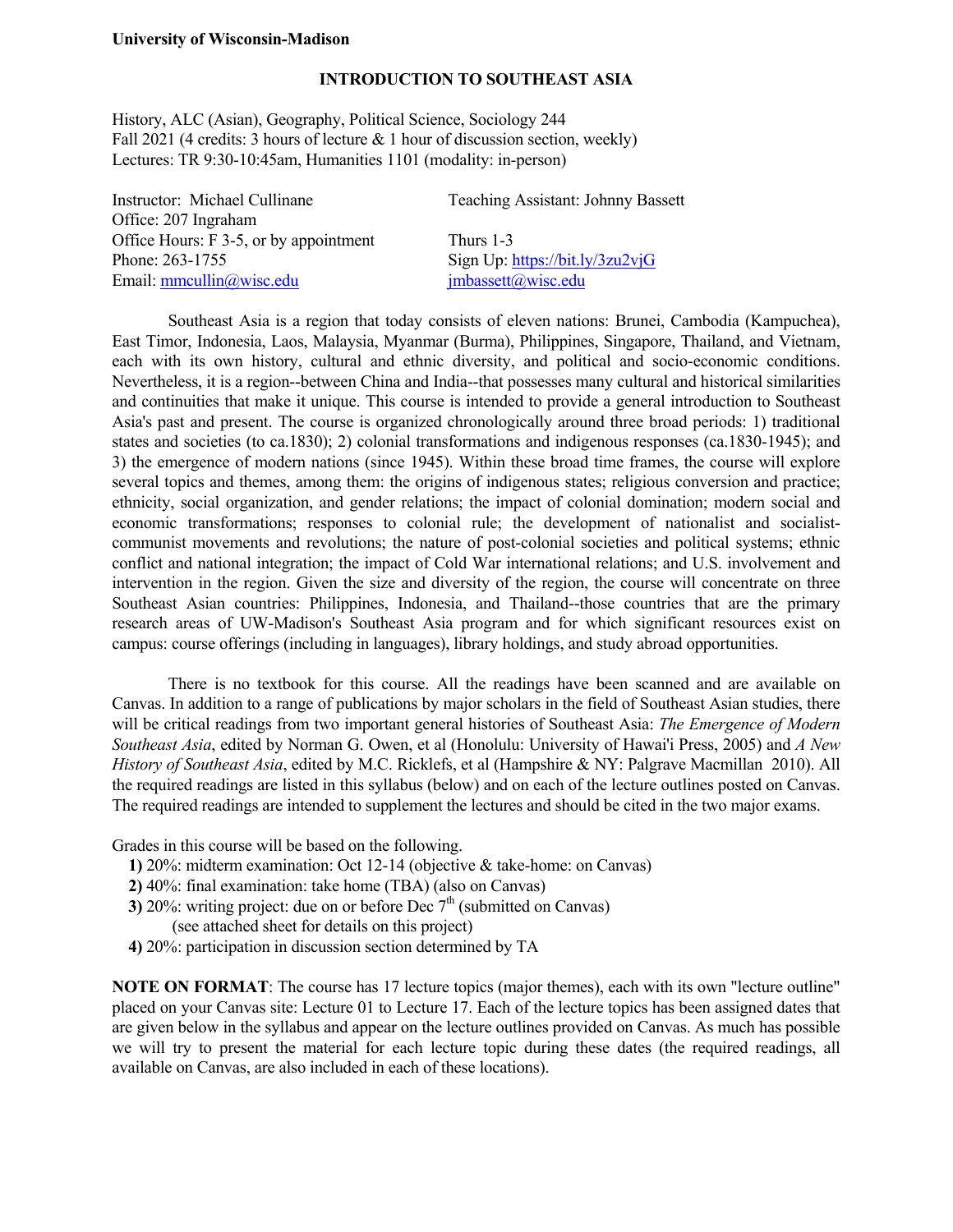### **COURSE OUTLINE AND READING ASSIGNMENTS**

**\*** - all reading materials available on Canvas

# **I. TRADITIONAL STATES & SOCIETIES: SOUTHEAST ASIA TO ca.1830**

### **LECTURE 01** -- September 9 & 14 **INTRODUCTION**

 READINGS: **\*** Ricklefs, et al, *A New History of Southeast Asia* (2010): 1-17.  **\*** Owen, el al, *Emergence of Modern Southeast Asia* (2005): xvii-xxiii, 1-15, 19-34.

**LECTURE 02** – September 16 & 21

### **SOUTHEAST ASIA TO 1500 (Lecture 02)**

 READINGS: **\*** Ricklefs, et al, *A New History of Southeast Asia* (2010): 18-35 (Early State Formation) & 36-68 (`Classical' States at their Height).

### **LECTURE 03** – September 23

## **"GALACTIC" POLITIES & PRECOLONIAL SOCIAL ORGANIZATION (Lecture 03)**

 READINGS: **\*** A. Reid, "Social Organization" in *Southeast Asia in the Age of Commerce*, Volume 1 (1985): 120-172.

### **LECTURE 04** – September 28 & 30

### **EARLY MODERN GALACTIC POLITIES: MAINLAND: 1500-1830 (Lecture 04)**

 READINGS: **\*** Ricklefs, *A New History of Southeast Asia* (2010): 92-110 (Rise of New States - Mainland) & 134-149 (Early Modern Southeast Asian States" - emphasis on Konbaung, Chakri, Nguyen).

#### **LECTURE 05** – October 5 & 7

# **MARITIME SOUTHEAST ASIA & EUROPEAN ADVANCES: 1500-1830**

 READINGS: **\*** Ricklefs, *A New History of Southeast Asia* (2010): 110-115 (Rise of New States - Maritime); 127-133 (Non-Indigenous Actors - Maritime); & 149-164 (Early Modern Southeast Asian States - Maritime)

 **\*** See Chronology of European Penetration (lecture outline on Canvas)

#### **LECTURE 06** – October 12

#### **RELIGIONS & RELIGIOUS LIFE**

READINGS: **\*** Owen, et al, *Emergence of Modern Southeast Asia* (2005): 35-51.

### **MIDTERM EXAMINATION:**

 **Objective Part: on Canvas (15 minutes): October 12 Take-Home Part: available on Canvas: October 12 Take-Home Part: submitted on Canvas: October 14**

### **II. COLONIAL TRANSFORMATIONS & INDIGENOUS RESPONSES TO 1945**

**LECTURE 07 --** October 14 **OVERVIEW:** 

## **CONQUESTS, COLONIAL STATES, & HIGH COLONIALISM: ca.1800-1945**

 READINGS: **\*** Owen, el al, *Emergence of Modern Southeast Asia* (2005): 161-251 (Globalization & Economic Change).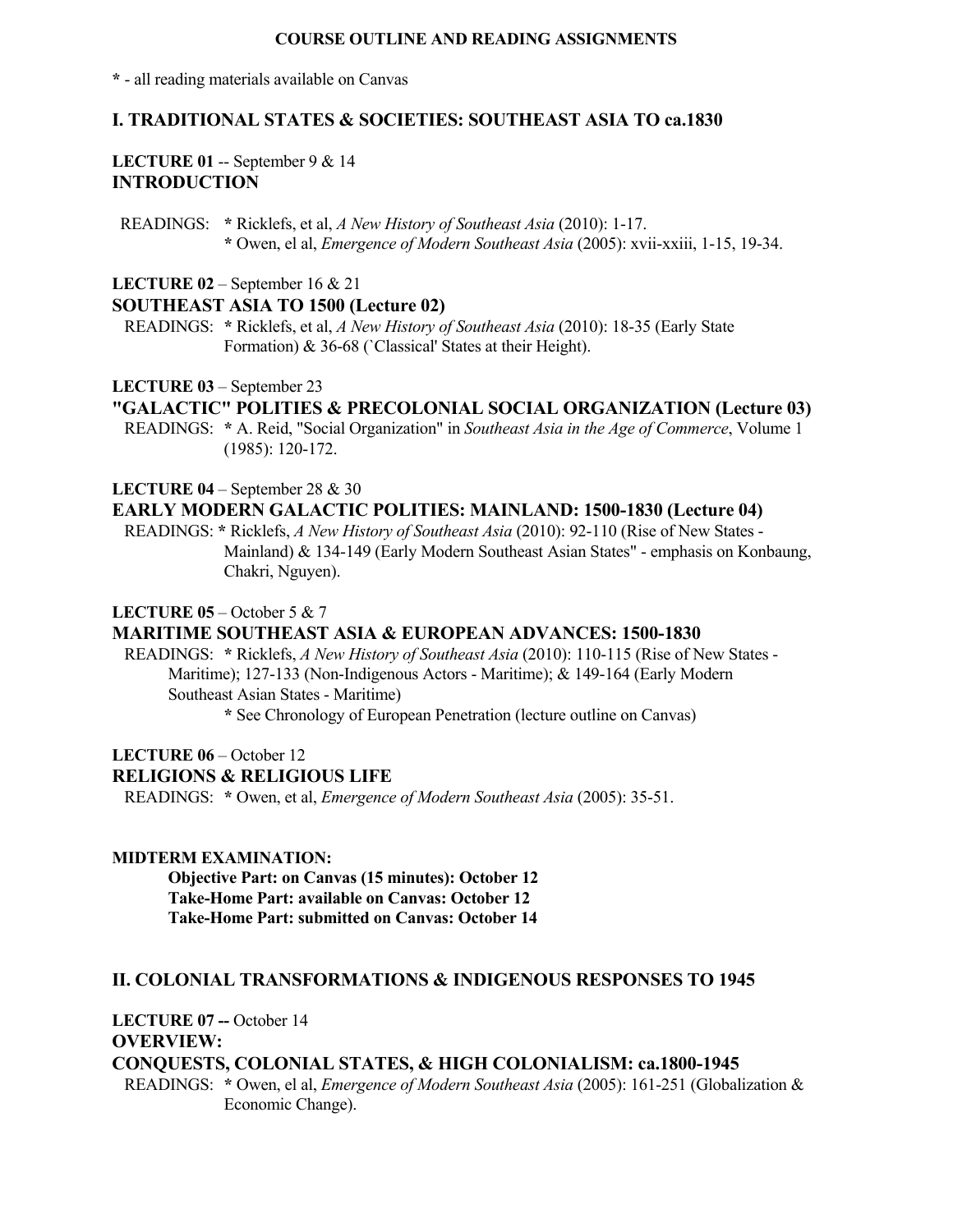# **LECTURE 08 --** October 19 **OVERVIEW: INDIGENOUS RESPONSES, NATIONALISM, & JAPANESE OCCUPATION**

 READINGS: **\*** Owen, el al, *Emergence of Modern Southeast Asia* (2005): 252-279 (Channels of Change).

# **III. THE EMERGENCE OF THREE MODERN NATIONS**

# **PHILIPPINES**

**LECTURES 09, 10, & 11** -- October 21, 26, & 28, November 2 **CONFRONTING THREE EMPIRES: SPANISH, AMERICAN, JAPANESE SPANISH RULE: 1565-1898 (Lecture 09) RISE OF FILIPINO NATIONALISM TO 1902 (Lecture 10) AMERICAN RULE & JAPANESE OCCUPATION: 1898-1946 (Lecture 11)** 

READINGS: \* Owen, et al, Emergence of Modern Southeast Asia (2005): 147-157 (Spanish Rule); 283- 285 (Nationalism); 285-291 (American Rule; Japanese Occupation) \* P.N. Abinales and D. Amoroso, "The Filipino Colonial State, 1902-1946" in State and Society in the Philippines (2005): 134-166

### **LECTURE 12** -- November 4 & 9

# **PHILIPPINE REPUBLIC: ELITE DEMOCRACY & AUTHORITARIAN RULE**

 READINGS: **\*** Owen, et al, *Emergence of Modern Southeast Asia* (2005): 291-295, 455-467 (Since 1972).

> **\*** P.N. Abinales & D. Amoroso, "Twenty-first century Philippine politics" in *State and Society in the Philippines* (2005): 266-307.

> **\*** A. McCoy, "Philippine populism: local violence and global context in the rise of a Filipino strongman" *Surveillance & Society*, 2017: 514-522.

# **INDONESIA**

**LECTURE 13** -- November 11 **NETHERLANDS INDIES: INDONESIA IN THE MAKING**

READINGS: **\*** Owen, et al, *Emergence of Modern Southeast Asia* (2005): 123-136.

**LECTURE** 14 -- November 16 & 18

### **EMERGING INDONESIAN NATIONALISM: 1900-1949**

 READINGS **\*** Owen, et al, *Emergence of Modern Southeast Asia* (2005): 296-308 (Becoming Indonesia).

 **\*** A. Reid, "Indonesia: Revolution without Socialism" in *Asia - The Winning of Independence*, edited by R. Jeffery (1981): 113-157.

## **LECTURE 15** -- November 23, & 30

## **INDONESIA: GUIDED DEMOCRACY, NEW ORDER,** *DEMOKRASI*

 READINGS: **\*** Owen, et al, *Emergence of Modern Southeast Asia* (2005): 308-311, 431-447.  **\*** J.S. Davidson, "Dilemmas of democratic consolidation in Indonesia" in *The Pacific Review*, 7/2009: 293-310.

> **\*** E. Aspinall & M. Mietzner, "Indonesian politics in 2014: democracy's close call"  *Bulletin of Indonesian Economic Studies*, 2014: 347-369.

 **\*** M. Mietzner, "Indonesia in 2016: Jokowi's Presidency between elite consolidation and extra-parliamentary opposition" *Asian Survey*, 2017: 165-172.